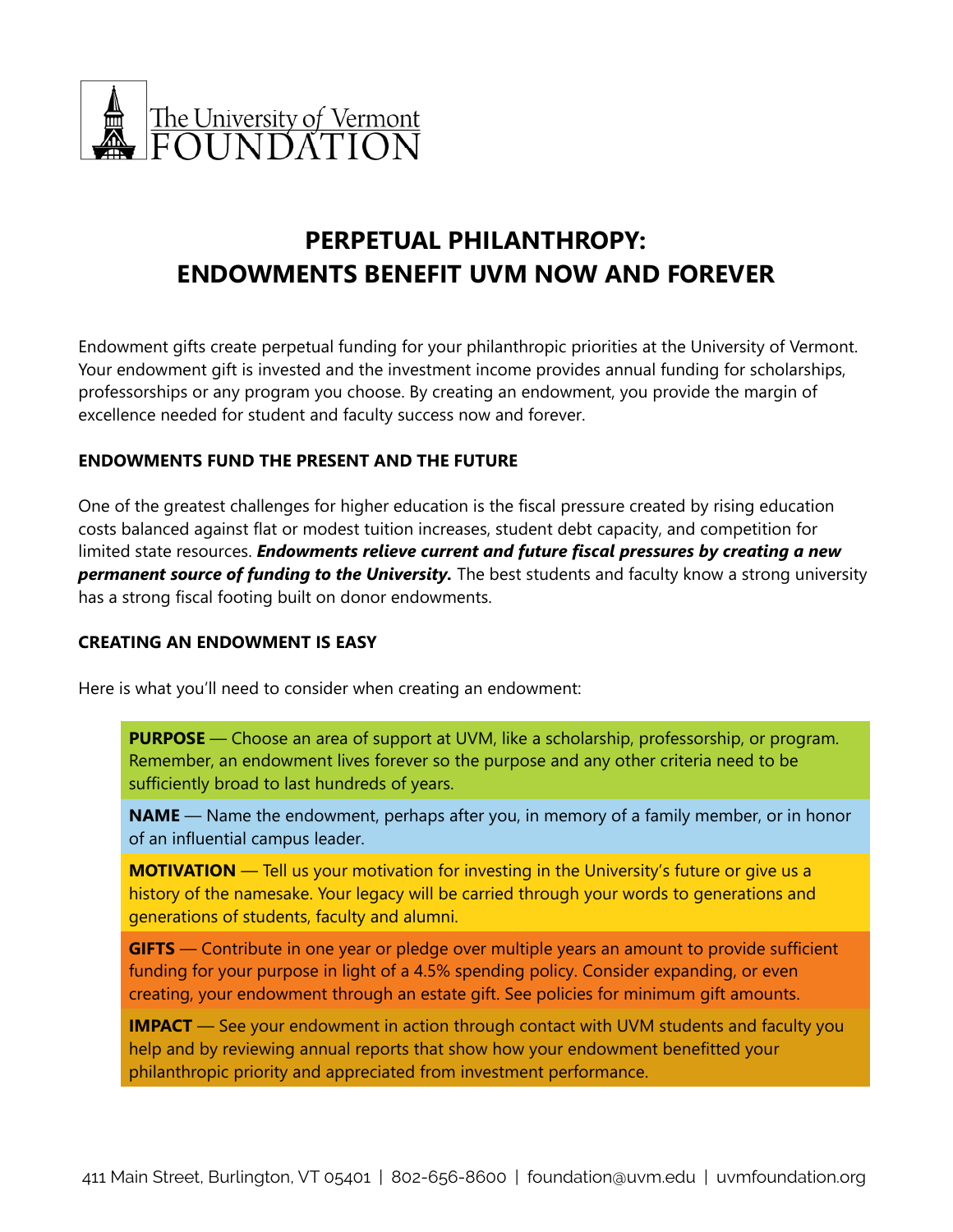#### **ENDOWMENT PURPOSES**

You can customize an endowment by selecting a University purpose to support. Each purpose has an endowment gift minimum based on the typical scale of expenses. The endowment gift minimum does not necessarily fully fund the purpose.

- **Deanship** provides support to a range of discretionary uses, including but not limited to a dean's compensation, faculty research and scholarship, public service, professional conferences and other programs related to the promotion of academic excellence in the school or college.
- **Chair, Professorship, or Green and Gold Professorship** provides support to a faculty member's teaching, instructional programs, research, public service, professional conferences, and other scholarly activity, and may supplement salary and benefits.
- **Faculty Teaching or Research Award** provides support to a faculty member's scholarly activities including teaching, research, public service, professional development and other general purposes.
- **Graduate Fellowship** provides support in the form of financial aid, stipends or other support to graduate students for education, research and scholarly work.
- **Scholarship** provides financial aid to students. Donors may specify recipient criteria (including undergraduate/graduate, academic unit, degree/program, residency, or merit/need), which should be limited in order to ensure awards can be made every year.
- **Research Fund** provides support for the research activities of a department, including equipment, supplies, wages, and other general research purposes.
- **Departmental or Programmatic Fund** provides support to a department, program or other unit for its general purposes, including but not limited to teaching, professional development, internships, lectureships, and equipment.

| <b>Endowment Purpose</b>           | <b>Endowment Gift</b><br><b>Minimum</b> | <b>Estimated Annual</b><br><b>Spending Distributions</b> |
|------------------------------------|-----------------------------------------|----------------------------------------------------------|
| Deanship                           | Custom                                  | Custom                                                   |
| Chair                              | \$3,000,000                             | \$126,000                                                |
| Professorship                      | \$1,000,000                             | \$42,000                                                 |
| Green and Gold Professorship       | \$250,000                               | \$10,500                                                 |
| Faculty Teaching or Research Award | \$100,000                               | \$4,200                                                  |
| Graduate Fellowship                | \$250,000                               | \$10,500                                                 |
| Scholarship                        | \$1,000,000                             | \$42,000                                                 |
|                                    | \$100,000                               | \$4,200                                                  |
|                                    | \$50,000                                | \$2,100                                                  |
| Research Fund                      | \$50,000                                | \$2,100                                                  |
| Departmental or Programmatic Fund  | \$50,000                                | \$2,100                                                  |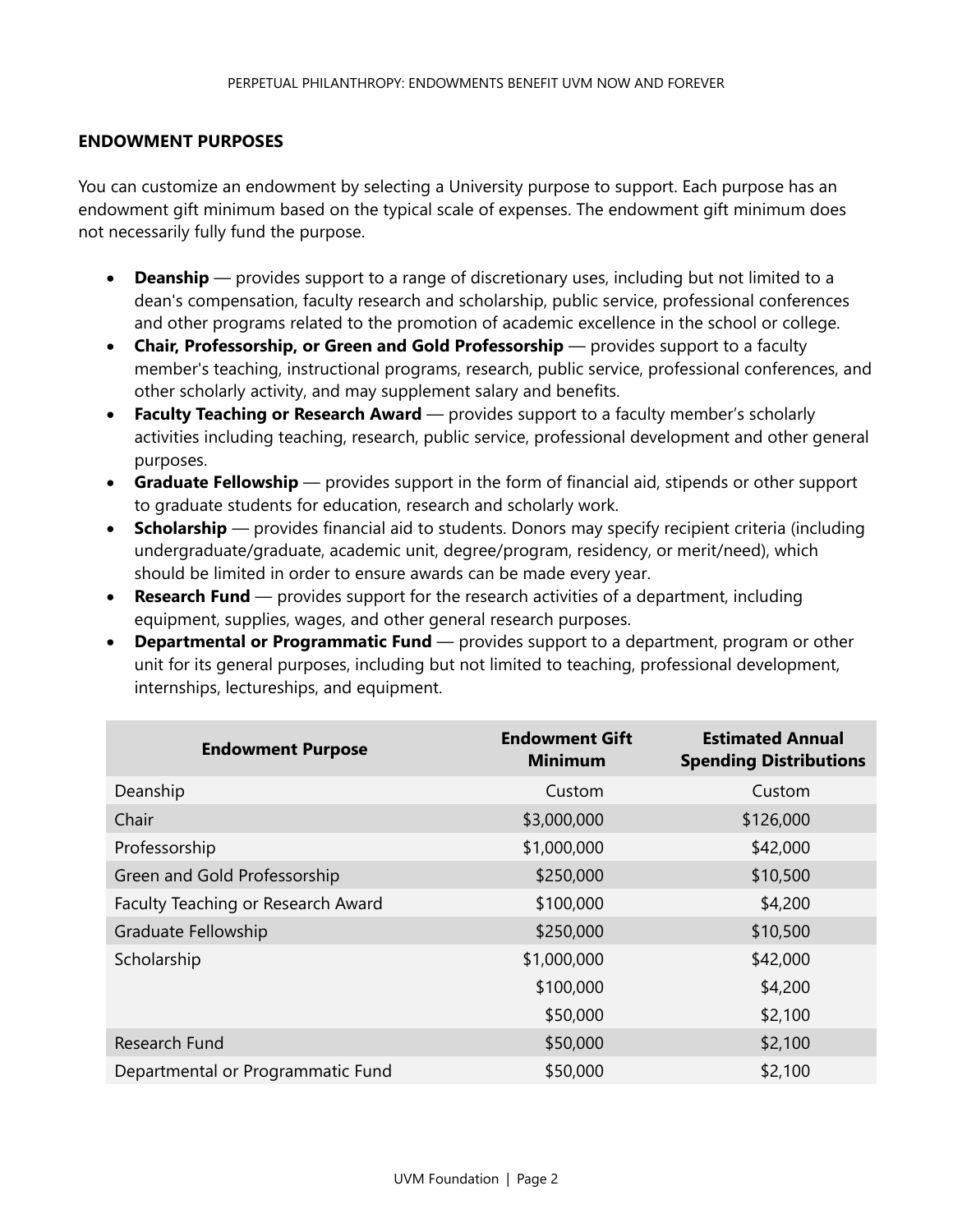# **ENDOWMENT BASICS**

Your endowment will forever benefit the University. Each year, approximately 4.5% of your endowment is made available to support your philanthropic purpose at UVM. Year after year, investment growth increases the endowment, which also increases the amount available for your philanthropic purpose.

Once you have created your endowment, UVM Foundation and the University handle your endowment's day to day management. All donor endowments are pooled together for investment purposes and are administered in a uniform and prudent manner, governed by board policies. A board committee is charged with selecting diverse investments that provide long-term growth sufficient to cover annual spending distributions and inflation. Policy determines spending distributions, which are the annual amounts made available for spending at the University. Investment returns in excess of spending distributions are retained in your endowment both to help preserve purchasing power over time and to provide a cushion in down markets.



Here is an illustration of the first four years of a new endowment:

GIFT — Donor's gift is the perpetual principal.

RETURN — Donor's endowment produces a return as part of a pooled, diversified investment, sufficient to fund spending and to meet or exceed inflation. Return is net of fees.

APPRECIATION — Appreciation is accumulated investment return net of spending distributions and is retained in the endowment to maintain purchasing power and accommodate spending distributions in years with low returns.

DISTRIBUTIONS — Board policy sets a uniform distribution from the endowment account to the spending account at 4.5% of the 13 quarter average market value per unit as of December 31 for the following July 1. The University uses the spending account to support the purposes specified by the donor.

DONOR REPORTS — Founding Donors receive a custom annual report showing investment performance and uses by the University.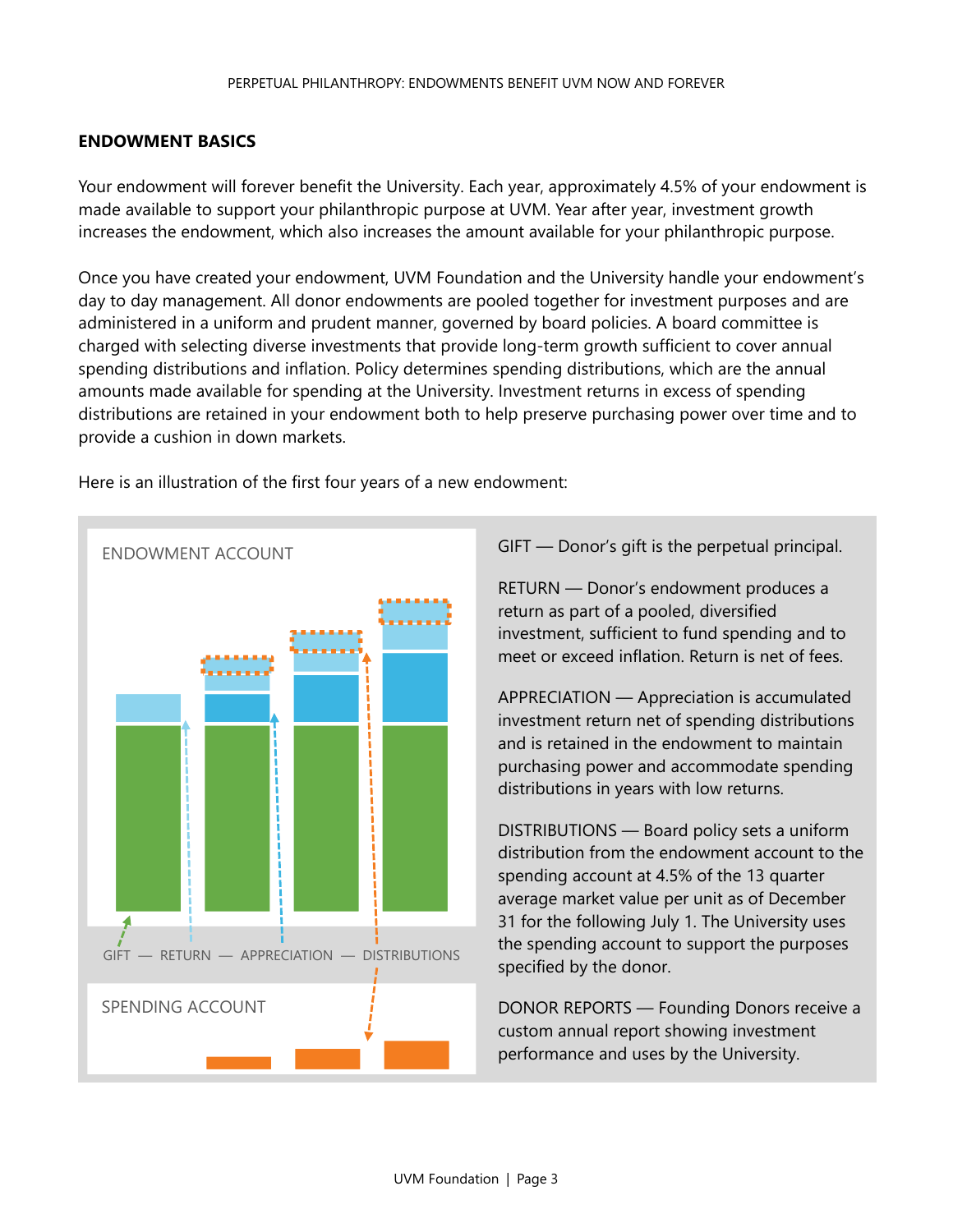# **ENDOWMENT POOLS**

The Long Term Pool is the primary and default pool of donor endowments. UVM Foundation offers the Green Fund as an alternative investment pool for those donors who create new endowments and choose to have their endowments invested in an environmentally-conscious manner.

|                                                           | <b>LONG TERM POOL</b>                                                                                                                                                                                                                                                                                                                                                    | <b>GREEN FUND</b>                                                                                                                                                                                                                                                                                                                                                                                                  |
|-----------------------------------------------------------|--------------------------------------------------------------------------------------------------------------------------------------------------------------------------------------------------------------------------------------------------------------------------------------------------------------------------------------------------------------------------|--------------------------------------------------------------------------------------------------------------------------------------------------------------------------------------------------------------------------------------------------------------------------------------------------------------------------------------------------------------------------------------------------------------------|
| <b>Endowment</b><br><b>Composition</b>                    | The Long Term Pool is UVM Foundation's<br>primary investment pool and is used for all<br>donor endowments unless otherwise<br>stipulated. The Long Term Pool includes over<br>300 UVM Foundation endowments as well as<br>over 800 legacy University endowments<br>created before UVM Foundation.                                                                        | The Green Fund is an alternative investment<br>pool if selected by a donor. The Green Fund<br>began in late FY14 with a single donor<br>endowment. As of June 30, 2020, the Green<br>Fund is comprised of five donor endowments.                                                                                                                                                                                   |
| <b>Total Assets</b>                                       | \$519.3 million at 6/30/2020<br>\$429.4 million in University endowments<br>\$89.9 million in UVM Foundation endowments                                                                                                                                                                                                                                                  | \$2.4 million at 6/30/2020                                                                                                                                                                                                                                                                                                                                                                                         |
| <b>Oversight</b>                                          | Finance and Investment Committee of UVM<br>Foundation's Board of Directors and<br>Investment Sub-Committee of the University's<br><b>Board of Trustees</b>                                                                                                                                                                                                               | Finance and Investment Committee of UVM<br>Foundation's Board of Directors                                                                                                                                                                                                                                                                                                                                         |
| <b>Investment</b><br><b>Objective</b>                     | To generate sufficient return to meet or exceed<br>spending distributions and inflation. Return is<br>net of all fees including a 1.00% endowment<br>management fee assessed at the University,<br>with a portion directed to fund the operations<br>of UVM Foundation.                                                                                                  | To generate sufficient return to meet or exceed<br>spending distributions and inflation. Return is<br>net of all fees including a 0.25% endowment<br>management fee to help fund the operations<br>of UVM Foundation.                                                                                                                                                                                              |
| <b>Asset</b><br><b>Classes</b>                            | A mix of assets including Public Global Equity,<br>Public Real Assets, Private Investments, and<br>Marketable Alternatives. Assets of the Long<br>Term Pool are spread over 80+ fund managers<br>specializing in one or more asset classes. The<br>University does not invest in fossil fuels, coal,<br>cluster munitions, Sudanese government and<br>tobacco companies. | Investments are selected in part based on non-<br>financial environmental performance indicators<br>and, while diversified, investments related to<br>fossil fuel and nuclear energy are excluded.<br>Given limited assets currently, this pool consists<br>of a single mutual fund with a diversified<br>portfolio of stocks and bonds, based on<br>corporate environmental responsibility and<br>sustainability. |
| <b>Investment</b><br><b>Performance</b><br><b>History</b> | 0.0% in FY20<br>4.0% Trailing 5-Year Average<br>6.5% Since Inception in 2012 at UVMF<br>7.5% Since Inception in 1987 at UVM                                                                                                                                                                                                                                              | 5.3% in FY20<br>5.3% Trailing 5-Year Average<br>6.1% Since Inception in 2014                                                                                                                                                                                                                                                                                                                                       |
| <b>Spending</b><br>Rate                                   | 4.5% of the 13 quarter average market value as<br>of December 31 for use July 1                                                                                                                                                                                                                                                                                          | 4.5% of the 13 quarter average market value as<br>of December 31 for use July 1                                                                                                                                                                                                                                                                                                                                    |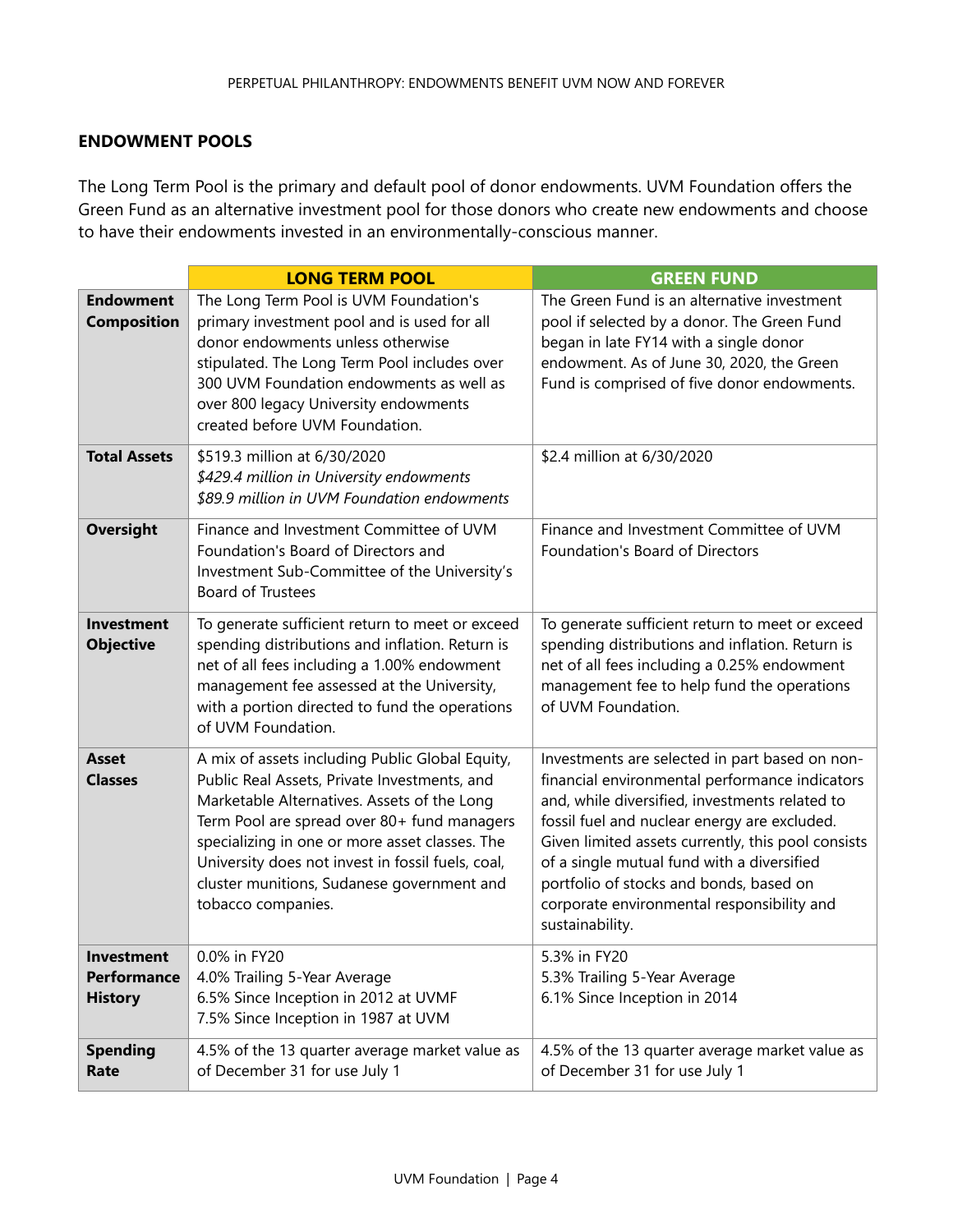# **ENDOWMENT SPENDING DISTRIBUTIONS**

Your endowment is accounted for in a manner similar to a mutual fund investment. *When you make an endowment gift, your gift purchases units (or shares) in a pool at the current quarter-ending market value per unit.* The value of your endowment at any point in time can fluctuate based on market gains and losses.

Spending distributions are made from the endowment account to the spending account on a uniform and regular basis. *At the end of each December, spending distributions are calculated for use in the following academic year starting in July.* This approach provides the University with a stable and predictable calculation to plan and budget for the academic year and provides your endowment an opportunity to earn investment gains before withdrawals for spending. Gifts received after December 31 are invested and retain earnings, but will wait until the next December's spending calculation cycle.

To smooth the highs and lows of an endowment's market value, *spending distributions are calculated at 4.5% of the pool's average 13 quarter market value per unit* (not the current market value per unit). For this reason, at the time of your gift, illustrations of spending distributions are estimates only (*4.2% of the gift is an estimate of the actual 4.5% average 13 quarter market value per unit calculation*).



For example, a donor makes a gift of \$100,000 for a new scholarship endowment in November. It will purchase units in the Long Term Pool at the end of the quarter (October-December) based on the December market value per unit. During the next two quarters (January-March and April-June), the endowment is invested and earnings are credited to the endowment. Distributions are not made. Beginning July 1 (first month of new academic year), distributions begin based on the number of units as of December 31 and based on the 13 quarter average market value per unit as of December.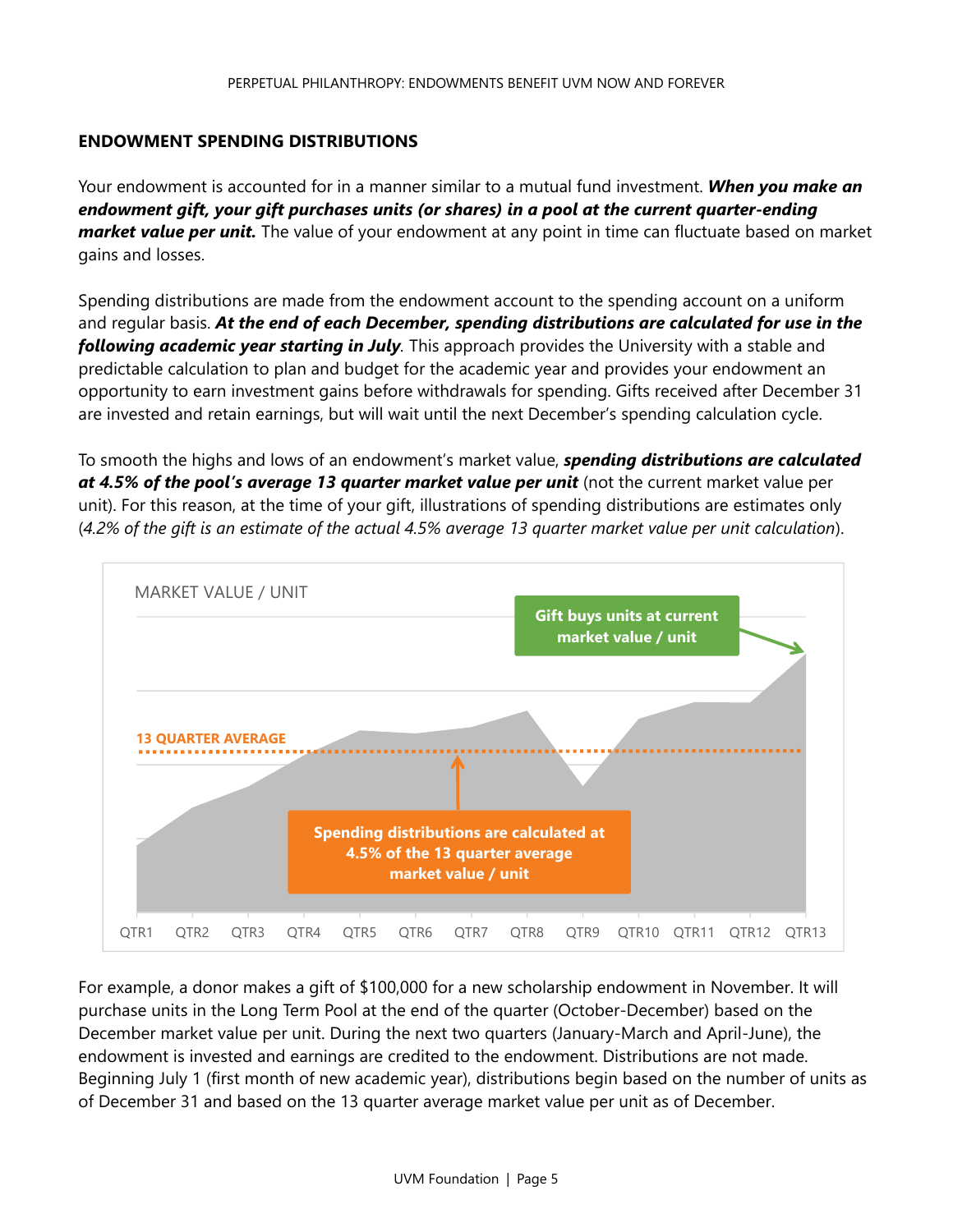The following chart illustrates how gifts received by December 31 will be eligible for spending distributions beginning the following July 1, which provides at least two quarters of earnings before spending distributions begin and gives UVM time to plan on your endowment for the academic year.

| Year 1  |                 |                 |                 | Year 2                                   |                               |                               | Year 3                                   |                                          |
|---------|-----------------|-----------------|-----------------|------------------------------------------|-------------------------------|-------------------------------|------------------------------------------|------------------------------------------|
| Qtr 1   | Qtr 2           | Qtr 3           | Qtr 4           | Qtr 1                                    | Qtr 2                         | Qtr 3                         | Qtr 4                                    | Qtr 1                                    |
| Jul-Sep | Oct-Dec         | Jan-Mar         | Apr-Jun         | Jul-Sep                                  | Oct-Dec                       | Jan-Mar                       | Apr-Jun                                  | Jul-Sep                                  |
| Gift    | <b>Earnings</b> | <b>Earnings</b> | <b>Earnings</b> | <b>Earnings &amp;</b><br><b>Spending</b> | Earnings &<br><b>Spending</b> | Earnings &<br><b>Spending</b> | <b>Earnings &amp;</b><br><b>Spending</b> | Earnings &<br><b>Spending</b>            |
|         | Gift            | <b>Earnings</b> | <b>Earnings</b> | Earnings &<br><b>Spending</b>            | Earnings &<br><b>Spending</b> | Earnings &<br><b>Spending</b> | <b>Earnings &amp;</b><br><b>Spending</b> | <b>Earnings &amp;</b><br><b>Spending</b> |
|         |                 | Gift            | <b>Earnings</b> | <b>Earnings</b>                          | <b>Earnings</b>               | <b>Earnings</b>               | <b>Earnings</b>                          | Earnings &<br><b>Spending</b>            |
|         |                 |                 | Gift            | <b>Earnings</b>                          | <b>Earnings</b>               | <b>Earnings</b>               | <b>Earnings</b>                          | Earnings &<br><b>Spending</b>            |
|         |                 |                 |                 | Gift                                     | <b>Earnings</b>               | <b>Earnings</b>               | <b>Earnings</b>                          | Earnings &<br><b>Spending</b>            |
|         |                 |                 |                 |                                          | Gift                          | <b>Earnings</b>               | <b>Earnings</b>                          | <b>Earnings &amp;</b><br><b>Spending</b> |

# **TOTAL UVM ENDOWMENT**

The Total UVM Endowment includes the pools held at the University of Vermont and at UVM Foundation. In addition to the Long Term Pool and Green Fund, there are other pools comprised of unique donor agreements, including land, partnerships, trusts, annuities and student-managed investments.

|                                          | 6/30/2018   | 6/30/2019   | 6/30/2020   |
|------------------------------------------|-------------|-------------|-------------|
| <b>University of Vermont Endowment</b>   |             |             |             |
| Long Term Pool                           | 440,443,405 | 438,855,393 | 429,354,941 |
| Separate Investments                     | 10,625,360  | 11,328,024  | 10,147,226  |
| Subtotal University Endowment            | 451,068,765 | 450,183,417 | 439,502,167 |
| <b>UVM Foundation Endowment</b>          |             |             |             |
| Long Term Pool                           | 71,985,750  | 82,121,365  | 89,913,104  |
| Green Fund                               | 779,912     | 2,316,435   | 2,359,218   |
| <b>Student Managed Pool</b>              | 104,323     | 110,580     | 125,131     |
| <b>UVMF Holdings LLC</b>                 | 29,784,891  | 30,665,973  | 29,267,802  |
| Trusts Held by Others                    | 1,260,938   | 1,316,615   | 1,325,592   |
| <b>Subtotal UVM Foundation Endowment</b> | 103,915,814 | 116,530,968 | 122,990,847 |
| <b>TOTAL UVM ENDOWMENT</b>               | 554,984,579 | 566,714,385 | 562,493,014 |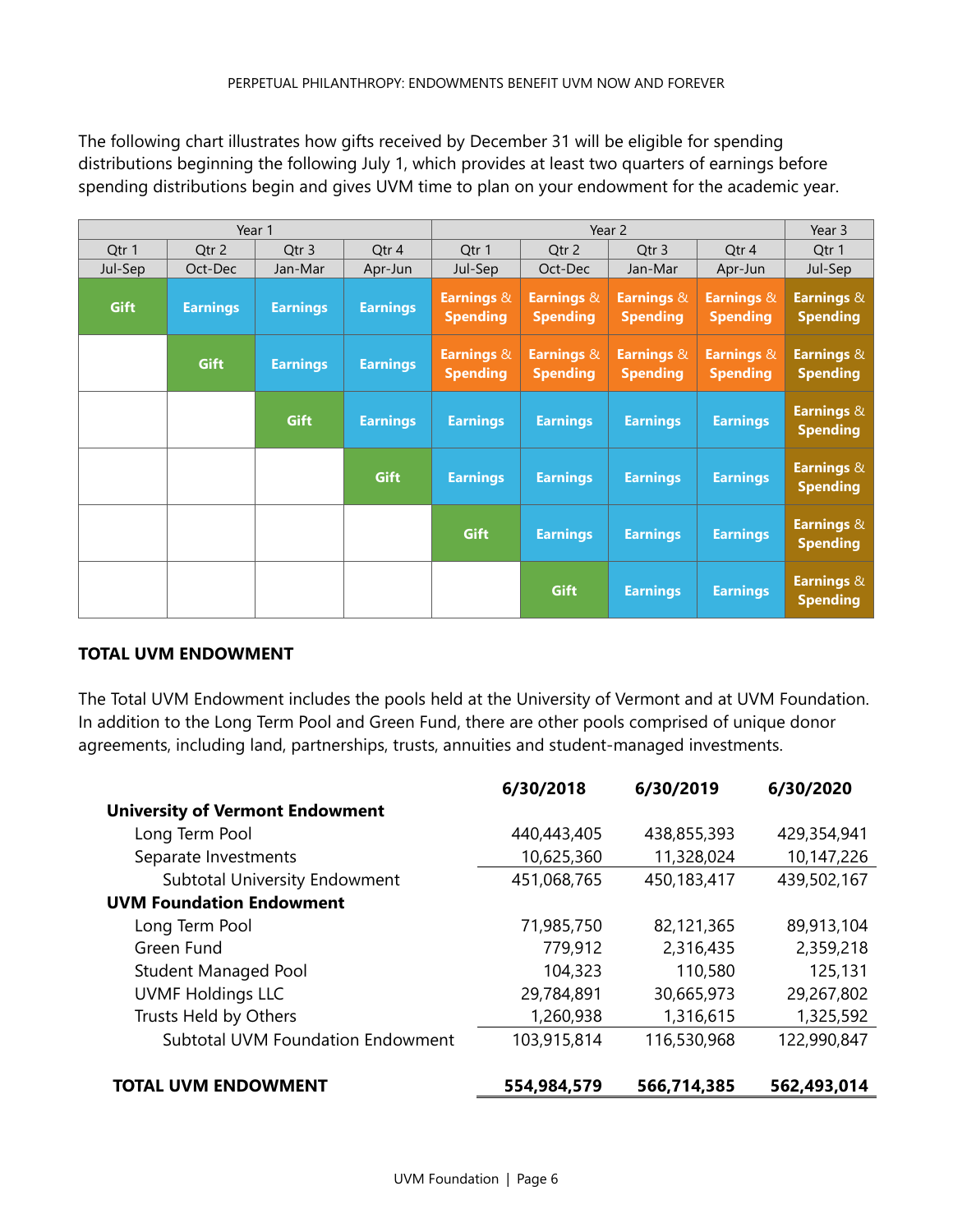#### **ENDOWMENT ILLUSTRATIONS**

#### **\$1,000,000 PROFESSORSHIP GIFTED OVER 4 YEARS**

Professorship endowments provide funding for the holder's teaching, research, public service and other scholarly activities. When gifts are received over multiple years, the endowment provides the holder with limited resources until the donor's commitment is fully paid.

|                                          | Year 1  | Year 2    | Year 3    | Year 4    | Year 5    |
|------------------------------------------|---------|-----------|-----------|-----------|-----------|
| <b>ENDOWMENT ACCOUNT</b>                 |         |           |           |           |           |
| <b>Beginning Market Value</b>            | 0       | 257,500   | 520,000   | 787,400   | 1,059,800 |
| <b>Investment Return</b>                 | 7,500   | 23,000    | 38,700    | 54,700    | 63,600    |
| <b>Distributions to Spending Account</b> | 0       | (10, 500) | (21, 300) | (32, 300) | (43, 400) |
| <b>Gifts to Endowment Principal</b>      | 250,000 | 250,000   | 250,000   | 250,000   | O         |
| <b>Ending Market Value</b>               | 257,500 | 520,000   | 787,400   | 1,059,800 | 1,080,000 |
| <b>SPENDING ACCOUNT</b>                  |         |           |           |           |           |
| <b>Beginning Balance</b>                 | 0       | 0         | 500       | 1,800     | 2,100     |
| <b>Distributions from Endowment</b>      | 0       | 10,500    | 21,300    | 32,300    | 43,400    |
| <b>Gifts to Spending Account</b>         | 0       | 0         | $\Omega$  | 0         | 0         |
| <b>Gift Fees</b>                         | 0       | 0         | $\Omega$  | 0         | 0         |
| Spending at the University               | 0       | (10,000)  | (20,000)  | (32,000)  | (43,000)  |
| <b>Ending Balance</b>                    | 0       | 800       | 1,800     | 2,100     | 2,500     |

# **\$1,000,000 PROFESSORSHIP GIFTED OVER 4 YEARS WITH \$70,000 IN CURRENT USE GIFTS**

A donor can make current use gifts in addition to endowment gifts. In this example, the combination of current use gifts and endowment spending distributions provide the holder will full resources even as the donor builds the endowment over multiple years.

|                                     | Year 1      | Year <sub>2</sub> | Year 3    | Year 4    | Year 5    |
|-------------------------------------|-------------|-------------------|-----------|-----------|-----------|
| <b>ENDOWMENT ACCOUNT</b>            |             |                   |           |           |           |
| <b>Beginning Market Value</b>       | 0           | 257,500           | 520,000   | 787,400   | 1,059,800 |
| <b>Investment Return</b>            | 7,500       | 23,000            | 38,700    | 54,700    | 63,600    |
| Distributions to Spending Account   | 0           | (10, 500)         | (21, 300) | (32, 300) | (43, 400) |
| <b>Gifts to Endowment Principal</b> | 250,000     | 250,000           | 250,000   | 250,000   | O         |
| <b>Ending Market Value</b>          | 257,500     | 520,000           | 787,400   | 1,059,800 | 1,080,000 |
| <b>SPENDING ACCOUNT</b>             |             |                   |           |           |           |
| <b>Beginning Balance</b>            | 0           | 0                 | 1,750     | 4,800     | 3,600     |
| Distributions from Endowment        | 0           | 10,500            | 21,300    | 32,300    | 43,400    |
| <b>Gifts to Spending Account</b>    | 0           | 35,000            | 25,000    | 10,000    | 0         |
| <b>Gift Fees</b>                    | 0           | (1,750)           | (1,250)   | (500)     | $\Omega$  |
| Spending at the University          | $\mathbf 0$ | (42,000)          | (42,000)  | (43,000)  | (43,000)  |
| <b>Ending Balance</b>               | 0           | 1,750             | 4,800     | 3,600     | 4,000     |